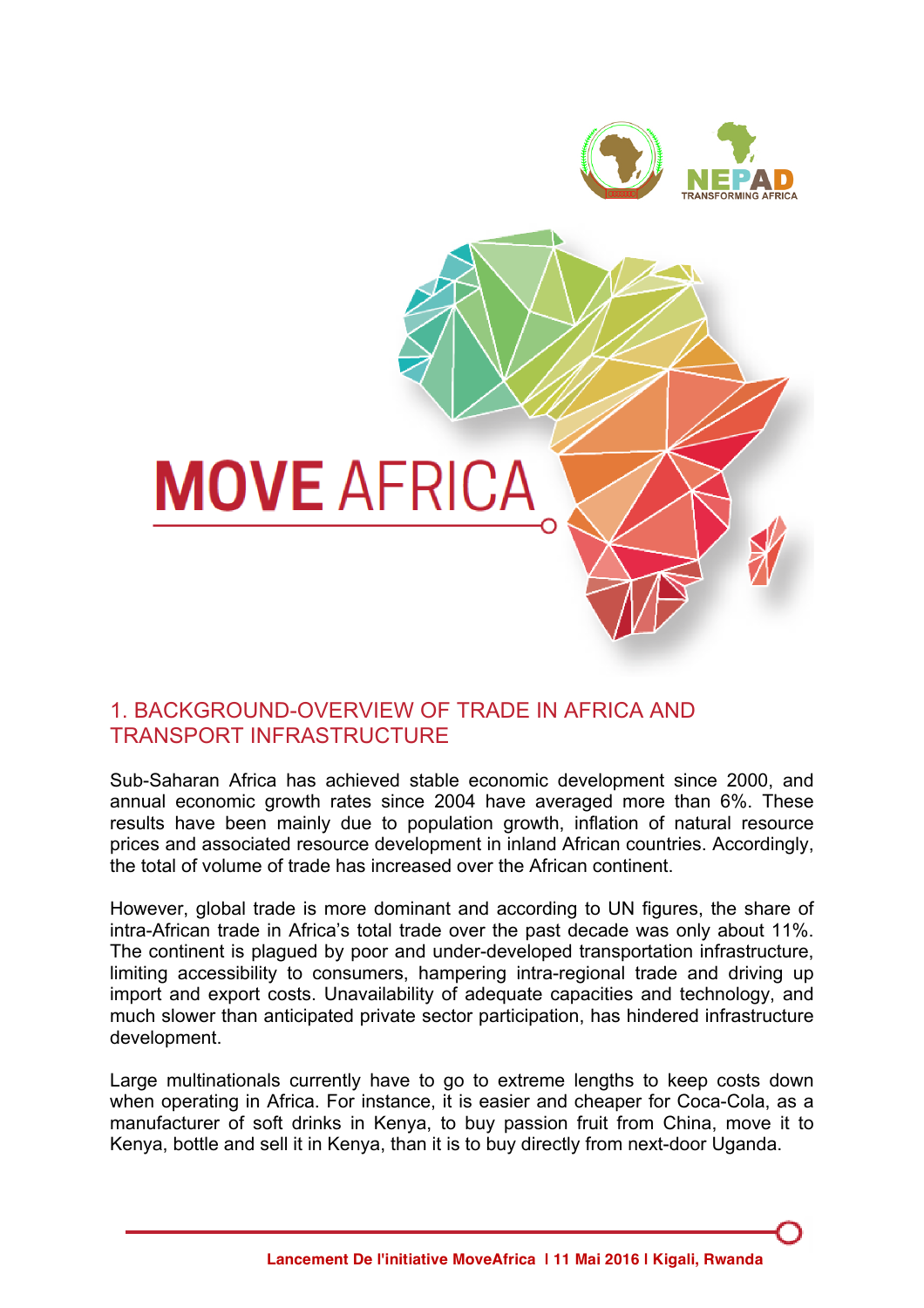Reports from the automobile manufacturing industry in Africa indicate that at times they have to commission planes to transport vehicles across Africa. The Ford Motor Company for instance notes that they charter Airbus 330s to move vehicles from Johannesburg to Nairobi. Hence, the competitiveness of the African auto manufacturing industry is directly affected by Africa's transport and logistics infrastructure challenges.

Given these challenges, investment into Africa's transport sector has the potential to transform the continent's economic development. Transport and logistics infrastructure has a direct impact on a country's handling capacity for imports and exports, distribution route development, the frequency of shipments and the costs of freight handling, storage, distribution and related services. Current estimates indicate that trade volumes in sub-Saharan Africa will more than triple from 102.6 million tons in 2009 to 384.0 million tons in 2030, if the trade corridors are completed. In addition, the development of rail corridors will have a substantial impact on intra-regional trade, with trade between African countries expected to increase from 34.9 million tons in 2009 to 120.4 million tons in 2030. Realising these volumes requires massive investment from the private sector and as highlighted by the Dakar Financing Summit, private sector participation in transboundary infrastructure projects is currently sub-optimal.

To improve Africa's investment attractiveness and address the transport and logistics agenda, Africa will need to pursue a deeper engagement with the private sector on developing transport and logistics projects. To this end, the NEPAD Agency is launching a transport and logistics initiative called **MoveAfrica**.

The MoveAfrica initiative aims to address the transformation of the trans-boundary transport and logistics sector in Africa; it will seek to drive down transport costs and increase logistics efficiency for Fast Moving Consumer Goods (FMCG) operators and manufacturers operating in Africa, and thus complement the work stream of the Continental Business Network (CBN).

## 2. UNPACKING CHALLENGES OF LOGISTICS AS BOTTLENECKS TO INTRA-AFRICAN TRADE

Inter-regional cooperation and integration has been a longstanding issue in Africa, where national borders were established artificially by colonial policies resulting in fragmentation in the geographic size, economic scale and population of the countries that were formed.; 15 out of Africa's 54 countries are landlocked countries and close to half (25 out of 54 countries) are relatively small with populations of less than 10mil.

Many studies have investigated the impediments to trade growth in Africa and found that while movement along major highways is relatively fast, time is lost at the ports, at borders, and at checkpoints established along corridors. Most of the railways and highways in Sub-Saharan Africa were constructed and established in the colonial period, and while they form an inland network that connects densely populated areas with ports, the densities of roads and railways are lower than those in the other regions and differences in railway gauges makes it difficult to widen the network. In addition, due to the poor maintenance of roads, railways and ports after independence, most of the region's infrastructure is deteriorating. The percentage of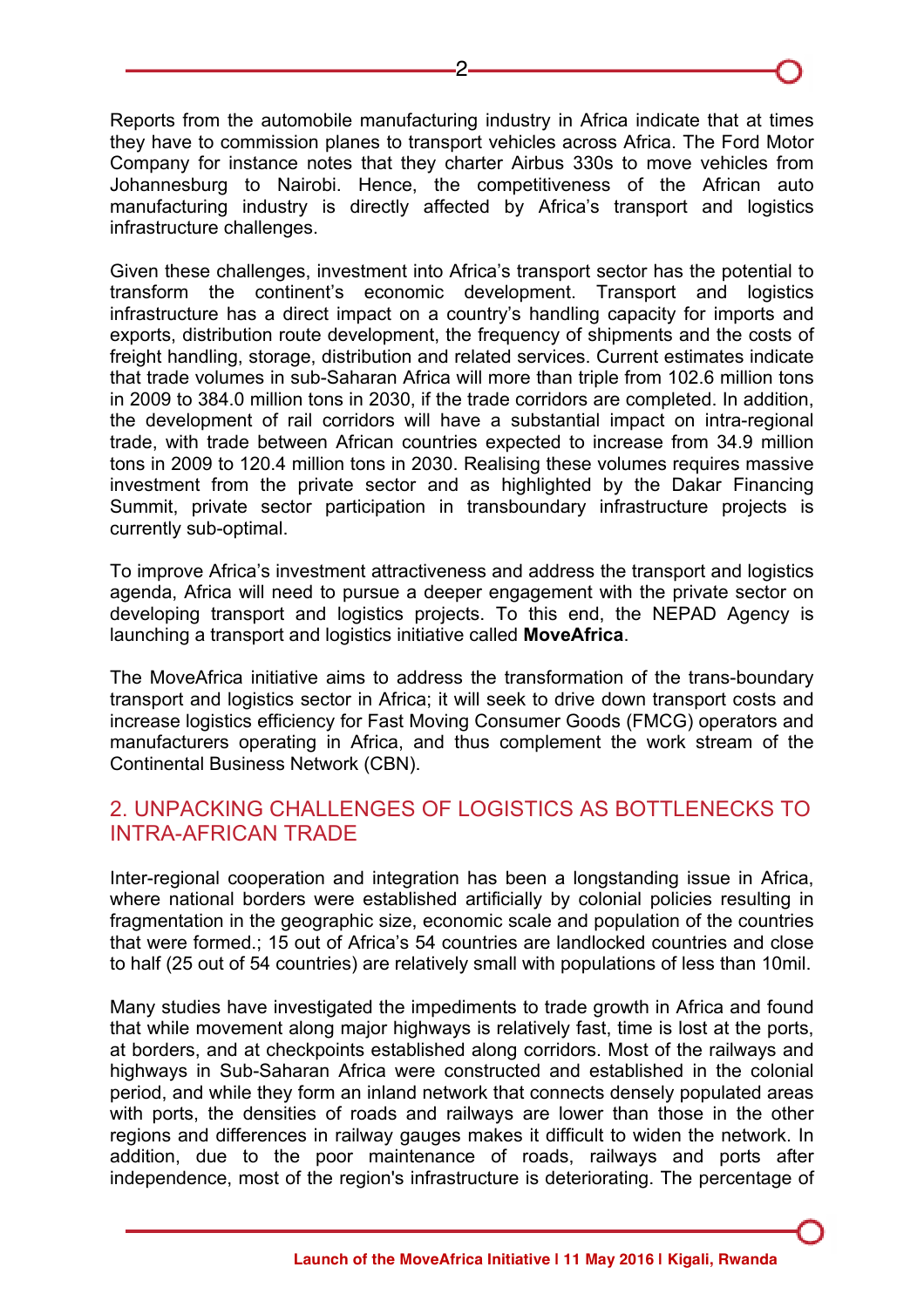paved roads is only around 10%, and these paved roads are often degraded. The existence of uncoordinated regulations such as right-hand and left-hand drive and authorized axle-load in neighboring countries also makes it difficult to implement uniform traffic regulations. As a result of the decline in the repair and renewal of rolling stock and track of railways and the deteriorating road conditions overland, transport volumes have been decreasing.

As good locations for deep water ports are very limited, only a few international ports, such as Durban in South Africa and Mombasa in Kenya, handle large cargo volumes and long waiting times at the ports become a serious problem. High transport costs, lead to a decline in competitiveness and increased trading costs. Inadequate transport infrastructure is a major cause of intra-regional economic disparities in Sub-Saharan Africa as inland nations tend to face longer transport times, higher transport costs, and (as a consequence) lower GDP growth rates.

### 3. CURRENT ENGAGEMENT TOWARDS ADDRESSING THE CHALL FNGES

#### **3-1. Institutional set-up: AU and RECs**

African countries have held at heart the ideals of the Abuja Treaty establishing the African Economic Community and the Constitutive Act of the African Union. In this context, numerous regional economic communities (RECs), namely, UMA, IGAD, SADC, CENSAD, ECOWAS, COMESA, ECCAS and EAC, have been established on the continent. Their aim is to integrate the economies of neighbouring nations and promote the establishment of customs unions, introduce a common currency, provide for cross-border trading, and create common markets. RECs function as the institutional basis to facilitate internal trade on the continent.

In this regard, some achievements have been recorded in the implementation of the Abuja Treaty. For example, some RECs have formulated master plans for coordinated transport infrastructure development and harmonized policies and regulations for trade facilitation such as axle load control bill of East Africa Community (EAC) in 2013. A new system of a Single Custom Territory was introduced in East Africa in 2014 and customs unions were established in South and West Africa.

#### **3-2. Trade Facilitation Strategies: BIAT and CFTA**

In 2012, the AU adopted an action plan for Boosting Intra-African Trade (BIAT) and the establishment of a Continental Free Trade Area (CFTA) to deepen Africa's market integration and significantly increase the volume of trade that African countries undertake among themselves. BIAT stipulates action plans in the following 7 clusters: trade policy, trade facilitation, productive capacity, trade-related infrastructure, trade finance, trade information and factor market information.

The slow progress by the RECs in forming Customs Unions has delayed the emergence of a Pan-African FTA/Customs Union. Consequently, Africa has not been able to take full advantage of its large continental market of about a billion people. Therefore, the framework for fast tracking the establishment of the CFTA was approved by the Summit of the AU at its January 2012 session with the expectation that regional FTA processes would be completed by 2014 followed by consolidation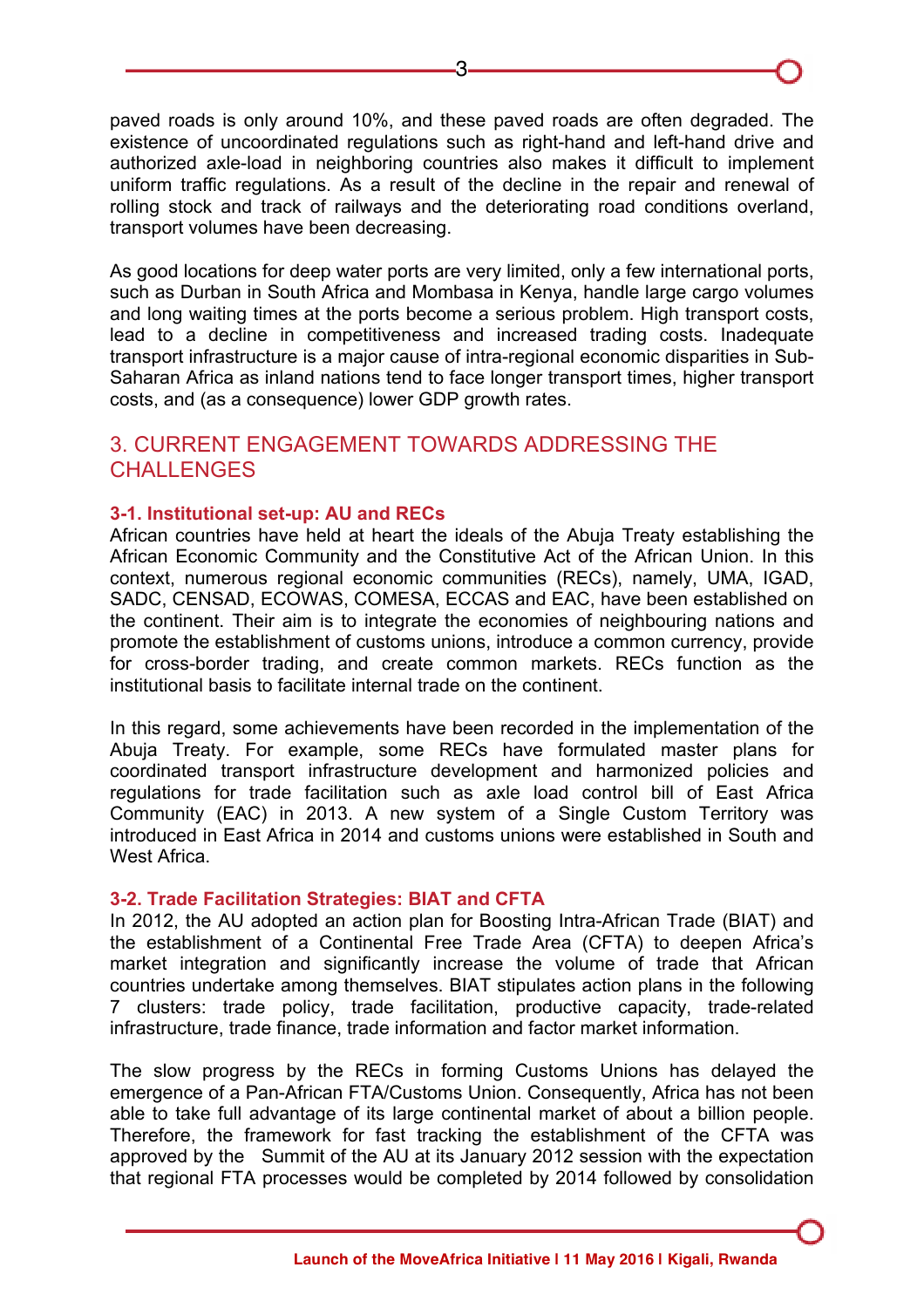of the regional processes between 2015 and 2016. This would then lead to the establishment of the CFTA in 2017. The first milestone in this process was the Tripartite FTA launched by Heads of State and Government of COMESA, EAC and SADC in June 2015.

There are several on-going key initiatives for trade facilitation including Aid for Trade, Trade Facilitation Agreement, and Trade Facilitation Facility on the continent supported by WTO, WCO, ITC, UNCTAD, AfDB, World Bank and other development partners.

### **3-3. Corridors and OSBP Development**

Corridor development focuses on a trunk corridor in a country or region as the key development axis that will stimulate and increase economic activity. PIDA, regional master plans at REC-level and national master plans for transport infrastructure have identified economic corridors in each region. By combining the development potential of the region with corridor infrastructure improvement, the strategic regional development plan can enable the revitalization of the entire region and create a virtuous spiral of investment promotion and market expansion. Investment has thus been concentrated on those corridors including Northern, Central, Nacala and several Trans-African Highways by the stakeholders such as AU, NEPAD, RECs, member states, development partners and the private sector.

The high cost of logistics due to the limited capacity of infrastructure facilities and inefficient customs/cross-border formalities constrain economic and social development in Africa. As such One-Stop Border Posts (OSBPs) situated across borders are a means to streamline the movement of people, goods and services along corridors. An OSBP is a border facility to enable immigration and customs control of two neighbouring countries at a single site; two countries thus share a common legal framework, procedures and border control equipment. This reduces the journey time for transporters and travelers, and shortens the clearance time at border crossing points. Assessments by the Infrastructure Consortium for Africa (ICA) and the Japan International Cooperation Agency (JICA) in 2014 and 2015 have identified about 80 OSBPs at various stages of implementation in Africa which are key to trade facilitation on the continent.

#### **3-4. PIDA**

In 2012, the AU adopted the Program for Infrastructure Development in Africa (PIDA) and its Priority Action Plan (PAP) for 2020, which have prioritized continental programs to help address the infrastructure deficit that severely hampers Africa's competitiveness in the global market. PIDA-PAP includes 21 priority transport programs broken down into 273 subprojects.

PIDA's transport vision is to work towards an integrated continent where transport infrastructure and services enable the free movement of goods and passengers by:

- Improving the connectedness of African capitals and major centers with modern paved roads and modern rail systems
- Satisfying demand on the African Regional Transport Infrastructure Network (ARTIN) routes at the least economic cost, with priority for landlocked

4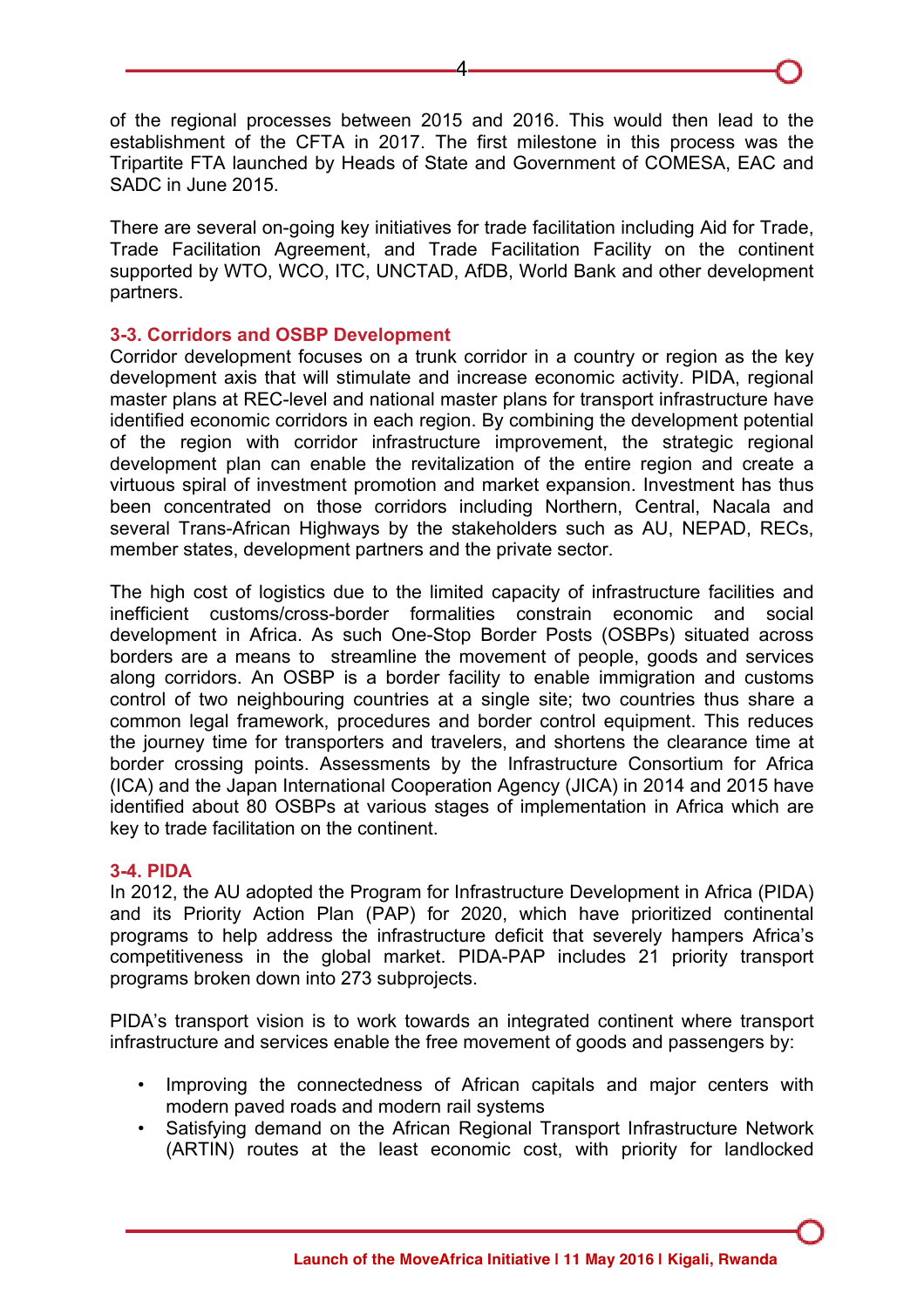countries, while minimizing the environmental impact of transport infrastructure and services

• Developing modern ARTIN corridors, including gateway ports and air transport services, to bring the performance of ARTIN components up to best world practice in efficiency, cost, reliability and safety.

# 4. HARMONISED APPROACH TOWARDS HARD AND SOFT INFRASTRUCTURE ISSUES

Comprehensive corridor development requires the infrastructure for transportation that crosses multiple national borders, which consist of "hard infrastructure" such as ports, railways, highways, cargo transshipment facilities, national border facilities, weighbridges (truck scales), and inland container depots (ICDs) as well as "soft infrastructure" such as cross-border transport laws, regulations related to border crossing (e.g.. customs clearance, quarantine), and organizational systems and resources for smoothly operating and maintaining the hard infrastructure mentioned above.

PIDA articulates prioritized programs for hard transport infrastructure. However, there is no guiding program to unite and address soft infrastructure issues across different transport modes at the continental level. Corridor development is inhibited by a number of complex factors and it is impossible to fully improve the entire crossborder transport system by focusing on either the hard or soft side of infrastructure in isolation. Therefore, when forming and implementing corridor development, a holistic approach is required, with keeping the entire vision and strategy of corridor development in mind, maximizing the inter-modalities and considering the synergy between hard and soft infrastructures along each corridor.

It is also important to understand the multi-sectoral and comprehensive dimension of corridor development for facilitating industrial development, trade, economic revitalization, and poverty reduction. First, a corridor development master plan lays out inclusive economic growth scenarios of the region. It comprehensively designs corridor infrastructure development: transportation, energy, communication, logistics and trade, which are the foundations of economic activities, as well as the industrial development strategy in agricultural, mining, commercial and industrial sectors etc. Secondly, it comprehensively supports the realization of the economic growth, by connecting hard infrastructure, soft infrastructure, industrial development and social sector development. To reap the economic benefit from international trade and promote the inclusive and sustainable growth of Africa, it is critical to facilitate intraregional trade and industrialisation through comprehensive corridor development, by focusing resources on corridors with high development potential to promote a shift from resource-dependent economies to regional economic structure that will facilitate trade on the continent.

# 5. MOVEAFRICA: VALUE PROPOSITION

Taking into account the various challenges outlined and building on some of the steps being taken to address them, MoveAfrica aims to package and mainstream soft infrastructure issues to reduce transport costs along corridors and promote a multisectoral and comprehensive approach for corridor development.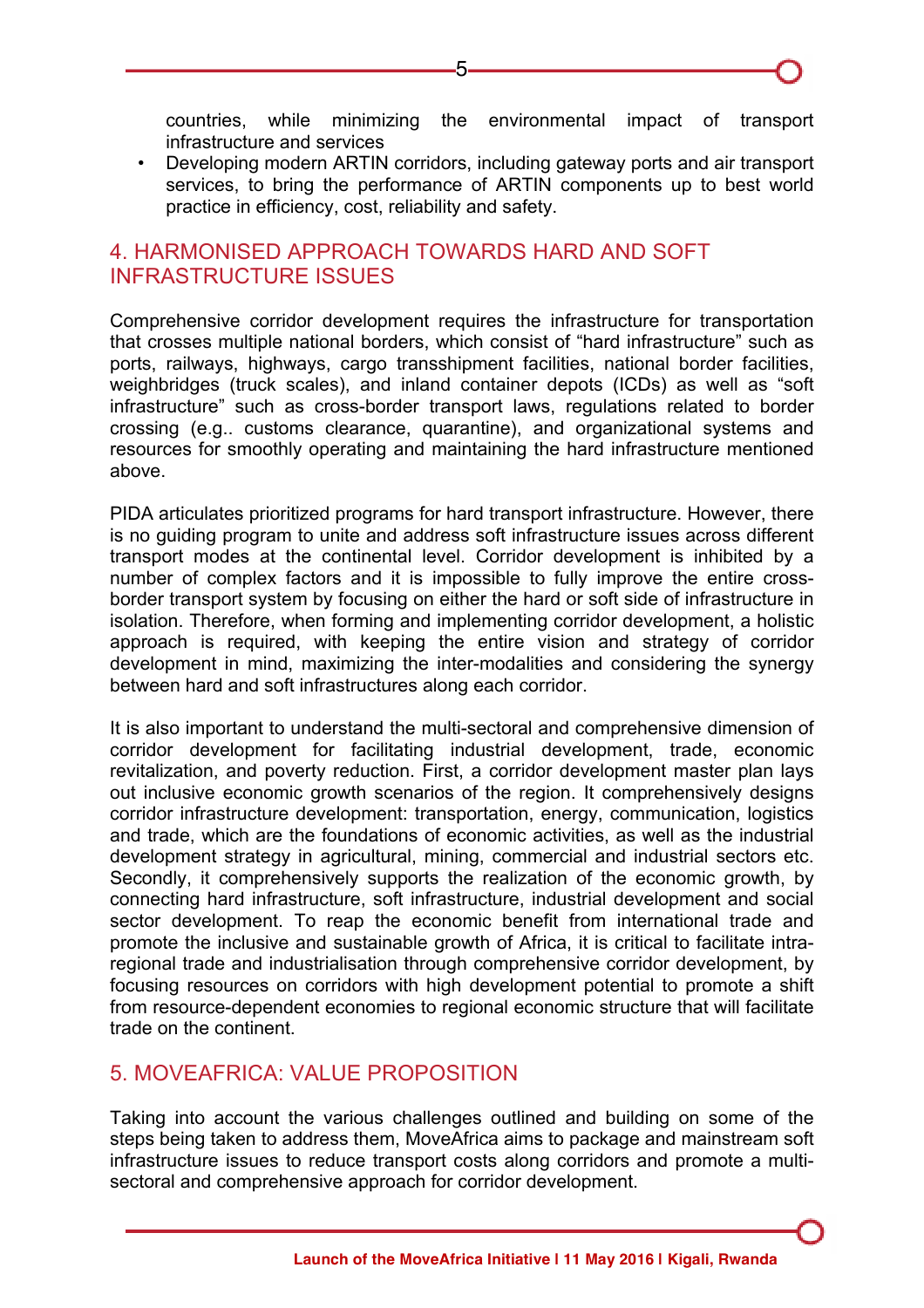NEPAD's leadership as the implementing agency of the African Union has long welcomed and inspired partnerships to get the political support and crowd-in private sector solutions to address Africa's most prominent economic and social challenges. Evidence of this can be seen from initiatives such as Grow Africa for agriculture and, more recently, pioneering the establishment and launch of the CBN, amongst many other successful public- private initiatives.

Building on these successes, and the recognition that intra-African trade and investment is dependent on sound transport and logistics corridors and networks, the NEPAD Agency is calling for a private sector-led transport and logistics initiative with political support. This initiative, equivalent to Grow Africa, is named MoveAfrica and is envisaged as a suitable program that can be driven as a transport pillar of the CBN.

MoveAfrica fits squarely within both the Presidential Infrastructure Champions Initiative (PICI) transport project objectives (specifically the Trans-African Highways Corridors) and the private sector-led CBN initiative. MoveAfrica is therefore uniquely positioned to become the transport and logistics pillar of the CBN.

MoveAfrica will also be aligned to the Action Plan for BIAT, as endorsed by the AU Summit, the implementation of whose programmes and activities is aimed at addressing the key constraints and challenges of intra-African trade and at significantly enhancing the size and benefits of the trade for the attainment of sustainable economic growth and development.

# 6. PROPOSED CONFIGURATION OF MOVEAFRICA

- (1) A seminal annual report ranking and tracking the continent's ability to move goods and services across the continent: This report will leverage the continent's competitive advantages, growth sectors, and will map required efficiencies against planned infrastructure programs and foreign and domestic investment competitiveness.
- (2) An annual stakeholder roundtable briefing: This will bring together decision makers from business, government and civil society playing leading roles in building transport and logistics efficiency in Africa to discuss the report and the role business can play.
- (3) A consultative group of business thought leaders on improving transport and logistics in Africa: This group will drive the content and direction of the report research and champion and pioneer pilot projects for corporations within their network that support the objectives of logistics development in Africa, and principally advance the objectives and

### 7. WAY FORWARD

The NEPAD Agency together with Africa Investor and the Global African Investment Summit (TGAIS) as strategic partners will officially launch MoveAfrica on 11<sup>th</sup> May 2016 on the margins of the World Economic Forum in Kigali, Rwanda.

6